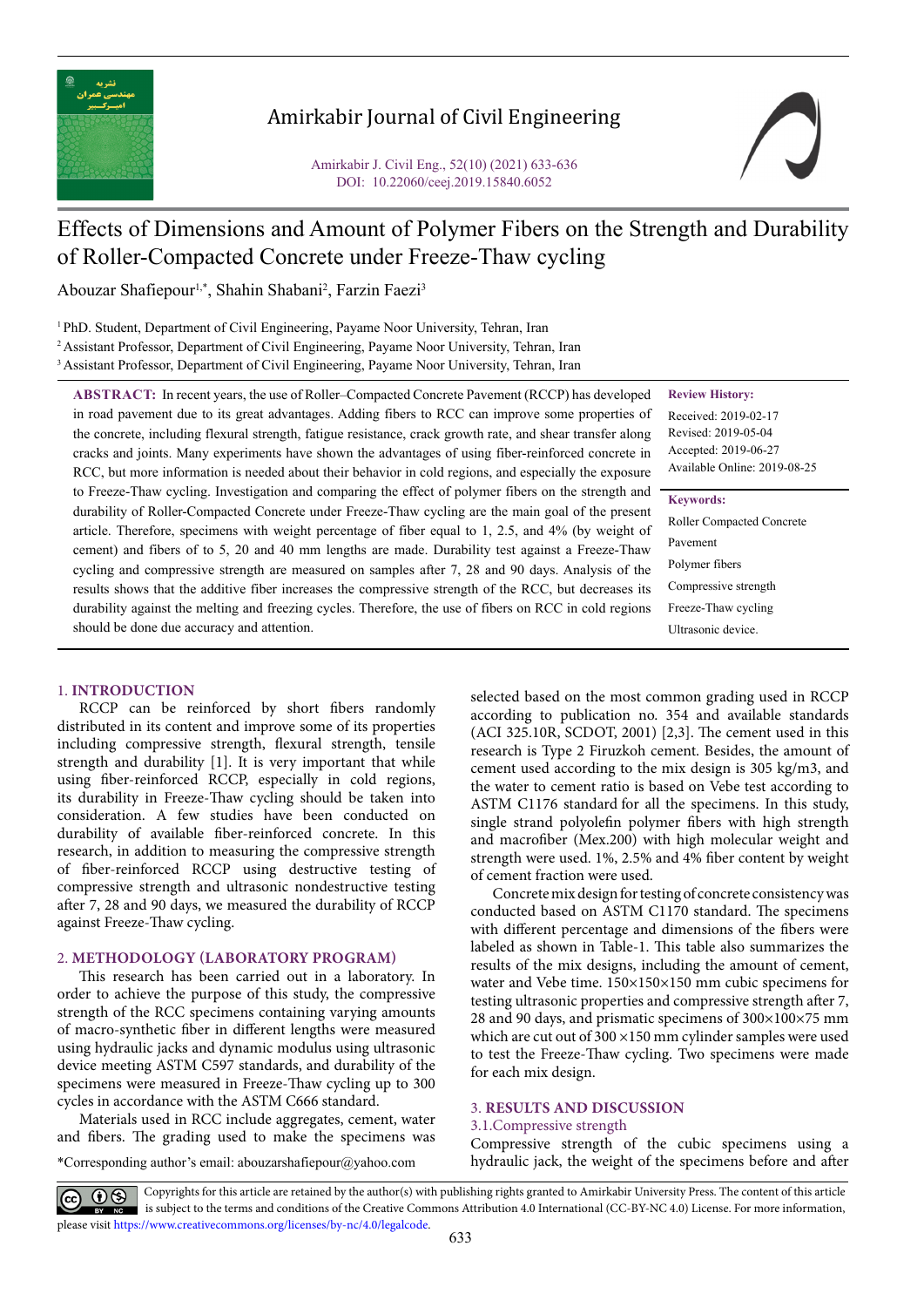| Specime<br>n labels | mix design types                                                     | amount<br>of<br>cement<br>(kg/m3) | amount of<br>water<br>(kg/m3) | Vebe time<br>(seconds) |
|---------------------|----------------------------------------------------------------------|-----------------------------------|-------------------------------|------------------------|
| A                   | Roller concrete without additives                                    | 305                               | 122                           | 30                     |
| $B-1$               | RCC with 1% fiber content by weight of cement (5 mm long<br>fiber)   | 305                               | 138                           | 35                     |
| $B-2$               | RCC with 2.5% fiber by weight of cement (5mm long fibers)            | 305                               | 138                           | 35                     |
| $B-3$               | RCC with 4% fiber content by weight of cement (5mm long<br>fiber)    | 305                               | 138                           | 30                     |
| $C-1$               | RCC with 1% fiber content by weight of cement (20mm long<br>fiber)   | 305                               | 138                           | 36                     |
| $C-2$               | RCC with 2.5% fiber content by weight of cement (20mm long<br>fiber) | 305                               | 138                           | 36                     |
| $C-3$               | RCC with 4% fiber content by weight of cement (20mm long<br>fiber)   | 305                               | 138                           | 37                     |
| $D-1$               | RCC with 1% fiber content by weight of cement (40mm long<br>fiber)   | 305                               | 138                           | 33                     |
| $D-2$               | RCC with 2.5% fiber content by weight of cement (40mm long<br>fiber) | 305                               | 138                           | 32                     |
| $D-3$               | RCC with 4% fiber content by weight of cement (40mm long<br>fiber)   | 305                               | 138                           | 34                     |

Table 1. label of different mix designs intended for various weight amount and dimensions of fibers





the test, stress and Poisson's ratio were calculated. The amount of compressive strength for the specimens with various mix designs after 7, 28 and 90 days are shown in Fig. 1.

## 3.2. Ultrasonic Test Results

Dynamic modulus for the 90-day specimens and the percent of their change compared to the reference specimen A are shown in Fig. 2. According to the results that are in line with the results of the compressive strength, the specimens containing 2.5% fiber 20 mm long have demonstrated the best performance.

Ultrasonic wave velocity in the specimens can be examined which is shown in Fig. 3 for fibers with different lengths. Similar to previous results, according to ultrasonic wave velocity we may conclude that the addition of 2.5% macrosynthetic 20 mm long fibers produces the biggest improvement in RCC.

# 3.3. Test results for Freeze-Thaw cycling

To investigate the effect of the fiber on the strength of the specimens under Freeze-Thaw cycling, durability indexes of the specimens were compared. Fig. 4 shows the durability index of the specimens with different percentages and lengths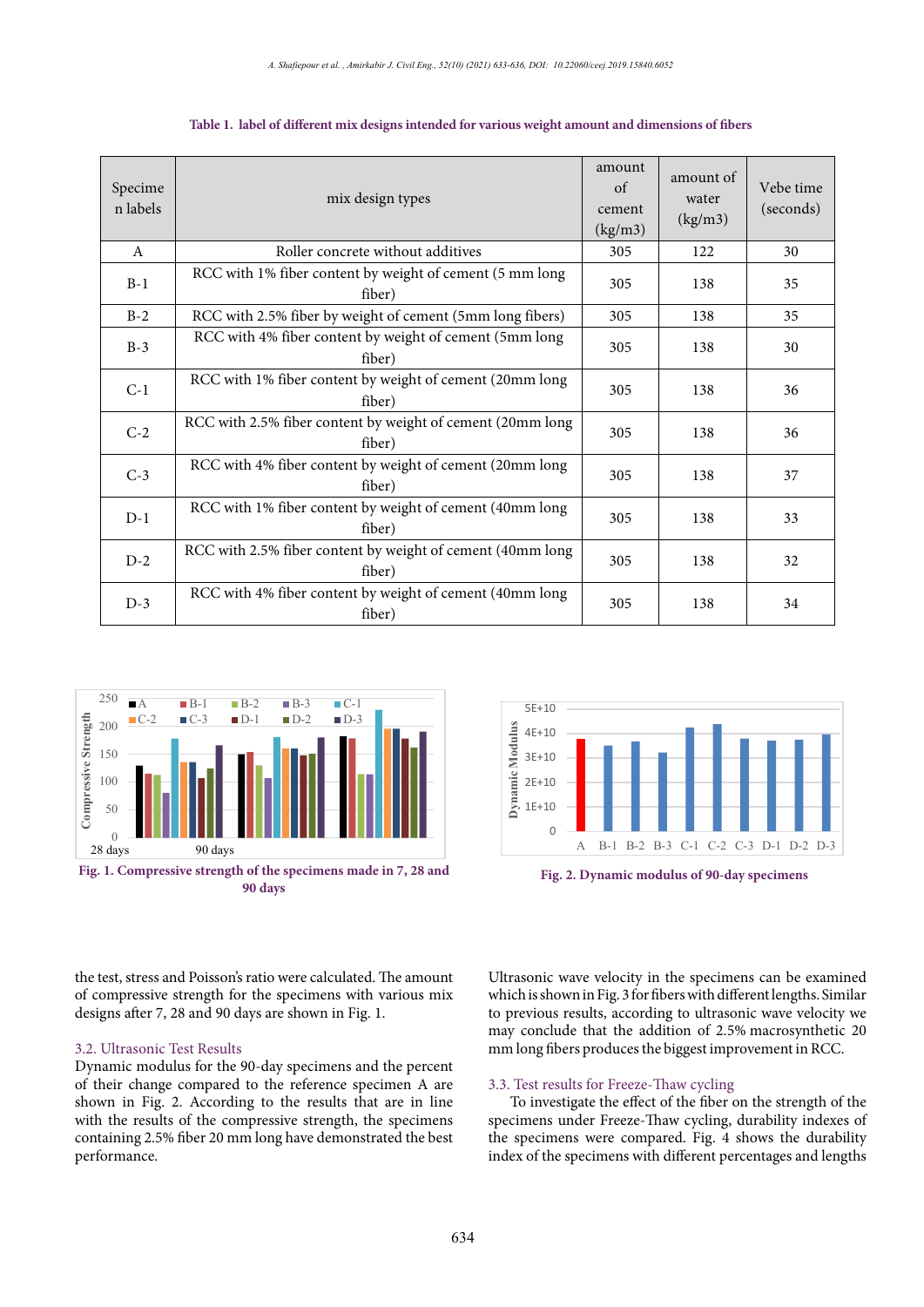

and 90 day (Green Line) specimens containing 5, 20 and 40 mm **long fibers**



**Figure 1. Purpose** *EXECUTE:* **EXECUTE: Figure 1. EXECUTE: Figure 1. EXECUTE: FIGURE** *EXECUTE: PHECCUTE: PHECCUTE: PHECCUTE: PHECCUTE: PHECCUTE: PHECCUTE: PHECCUTE: PH* **Fig. 4. Durability Index of RCC specimens in terms of the** 

of fiber in terms of numbers of cycles. As you can see, in general, the durability index values for the specimen without fiber (mixed design A) are higher than that of other specimens.

In fact, it can be concluded that the addition of fiber reduces resistance against Freeze-Thaw cycling of RCC However, higher percentages of macrosynthetic fibers, compared to its lower percentages result in relative improved durability of the specimens (in all three sizes used, fibers with higher percentage resulted in higher durability compared to lower percentages). On average, the addition of macrosynthetic fibers reduced the durability of RCC specimens by 30%. This can be due to non-uniform dispersion of fibers in concrete content, and its accumulation in some areas. For further investigation, you should evaluate how the fibers are dispersed within the RCC specimen.

#### 4. **CONCLUSIONS**

In this study, we examined the effects of adding macrosynthetic fibers in various length and weights on the compressive strength and durability of RCC against freezing and thawing cycles. For this purpose, 10 different mix designs were provided in which 1, 2.5 and 4% fiber by weight of cement were used which were 5, 20, and 40 mm long. To measure the compressive strength of the specimens, ultrasonic devices and hydraulic jacks were used. The specimens were also exposed to 300 freezing-thawing cycles. Some of the research findings are as follows:

·While conducting the compressive strength test using a hydraulic jack, we found that addition of 5 mm long fibers results in lower compressive strength; however, 20 mm and 40 mm long fibers result in higher compressive strength.

·Specimens containing 2.5% macrosynthetic fibers 20 mm long, according to the results of the compressive strength test, which resulted in a 33% increase in compressive strength, are introduced as the efficient mix design. Fig. 3. Ultrasonic wave velocity for 7(Blue Line), 28(Red Line) <sup>test,</sup> which resulted in a 33% increase in compr

> ·Evaluation of the results of the dynamic modulus obtained from ultrasonic and ultrasonic wave velocity tests of the specimen have also produced results similar to the compressive strength test.

> ·Based on ultrasonic test, specimens also containing 2.5% macrosynthetic fibers 20 mm long are introduced as the efficient mix design.

> · Reduced compressive strength of the specimens containing fibers 5 mm long can be caused by the accumulation of fibers and their non-uniform distribution in the specimens.

> ·The results of freezing-thawing cycles imply that addition of macrosynthetic fibers generally reduces the durability of the specimens against freezing-thawing cycles.

> ·When using fibers, increasing the percentage of 40 mm long fibers in the specimens has no effect on the durability of the specimens, addition of 20 mm long fibers reduced the durability of the specimens, and the addition of 5 mm long fibers had decreasing-increasing effects.

> ·The shorter the fibers used in the RCC specimens, the more is the decline of the durability index in freezing-thawing cycles.

> ·Decreased durability of the RCC specimens containing macrosynthetic fibers can be associated with heterogeneous distribution of fiber he specimens.